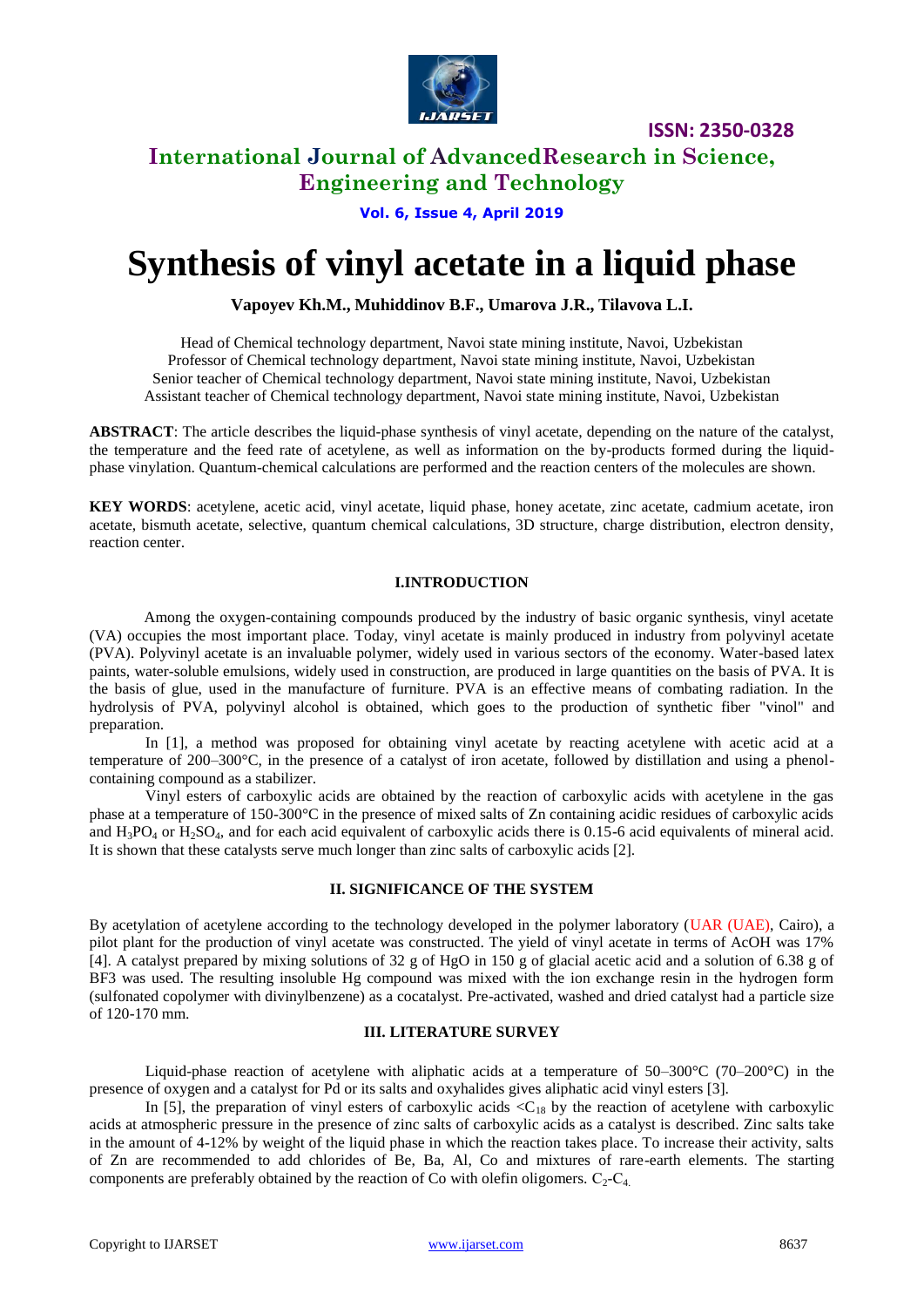

# **International Journal of AdvancedResearch in Science, Engineering and Technology**

# **Vol. 6, Issue 4, April 2019**

Known [6] a catalytic method for the preparation of vinyl ethers by the interaction of carboxylic acids with acetylene in the gas phase. A mixture of carboxylic acids and a diluent at a ratio of 1: 5 in the presence of a polymerization inhibitor (hydroquinone, pyrocatechin, thymol) is passed with acetylene over the catalyst at a temperature of more than 150°C and below the decomposition temperature of the carboxylic acid (CC). The molar ratio of QC:  $C_2H_2 = 1$ : 2–30. Aliphatic, cycloaliphatic, alkylaromatic or aromatic hydrocarbons and other substances that are inert under the reaction conditions and form an azeotropic mixture with a carboxylic acid are used as diluents, boiling temperature of which is 400 and below atmospheric pressure and 100°C above the boiling point of the vinyl acid at atmospheric pressure. ester of the corresponding carboxylic acid. V-esters of p-toluic, o-chlorine-benzoic, crotonic, formic and chlorineacetic acids have been synthesized.

### **IV. METHODOLOGY**

### **A. METHODS OF CONDUCTING EXPERIMENTS.**

The reaction was carried out in a bubbler type reactor in the temperature range 60-70°C. Single- and multicomponent systems based on cadmium, zinc, copper, and iron, as well as bismuth, were used as catalysts. Vinyl acetate as it was formed was removed from the reaction zone in the form of vapor extracted by excess acetylene. They were condensed in a refrigerator in a trap and sent for rectification, and acetylene separated from the liquid was returned to the system.The effect of catalyst composition on the yield of vinyl acetate and the productivity of the process (Table 1) was studied.

|                | process (T = 65-70°C, VC <sub>2</sub> H <sub>2</sub> -75 1/1 CH <sub>3</sub> COOH * hour). The amount of catalyst 5% by weight of acetic acid |                      |                             |               |  |  |  |
|----------------|-----------------------------------------------------------------------------------------------------------------------------------------------|----------------------|-----------------------------|---------------|--|--|--|
| $N_2$          | Catalyst composition, %                                                                                                                       | Process performance, | The output of vinyl acetate | Acetylene     |  |  |  |
|                |                                                                                                                                               | g/l catalytic hour   | on the reacted acetylene, % | conversion, % |  |  |  |
| 1              | $Cu(CH_3COO)_2$                                                                                                                               | 120,0                | 65,0                        | 85.0          |  |  |  |
| 2              | $Cd(CH_3COO)$                                                                                                                                 | 115,3                | 58,0                        | 83.0          |  |  |  |
| 3              | $Zn(CH_3COO)_2$                                                                                                                               | 100,0                | 53,0                        | 75.0          |  |  |  |
| $\overline{4}$ | $Fe(CH_3COO)$                                                                                                                                 | 45,0                 | 29,0                        | 70.0          |  |  |  |
| 5              | $Cu(CH3COO)2$ :                                                                                                                               | 132,0                | 67,0                        | 86.0          |  |  |  |
|                | $Cd(CH_3COO)_2=1:1$                                                                                                                           |                      |                             |               |  |  |  |
| 6              | $Zn(CH_3COO)_2-70,0$                                                                                                                          | 82,0                 | 72,0                        | 81,0          |  |  |  |
|                | $Cd(CH_3COO)_2-30,0$                                                                                                                          |                      |                             |               |  |  |  |
| $\tau$         | $Zn(CH_3COO)_{2}$ -70,0                                                                                                                       | 95,0                 | 82,0                        | 84,0          |  |  |  |
|                | $Cd(CH_3COO)_2-20,0$                                                                                                                          |                      |                             |               |  |  |  |
|                | $Cu(CH_3COO)_2-10,0$                                                                                                                          |                      |                             |               |  |  |  |
| 8              | $Zn(CH_3COO)_{2}$ -70,0                                                                                                                       | 110,0                | 88,0                        | 92,0          |  |  |  |
|                | $Cd(CH_3COO)_2-20,0$                                                                                                                          |                      |                             |               |  |  |  |
|                | $Bi(CH_3COO)_310,0$                                                                                                                           |                      |                             |               |  |  |  |

Table 1 The influence of the composition of the catalyst on the yield of vinyl acetate and the productivity of the

The table shows that the highest yield of vinyl acetate and the productivity of the process occur when using two- and three-component systems (catalysts No. 5 - 8). Among single-component systems, copper acetate exhibits the greatest activity, since copper ions form active complexes with acetylene.

It was established that the selectivity of the process mainly depends on the feed rate of acetylene (Table 2).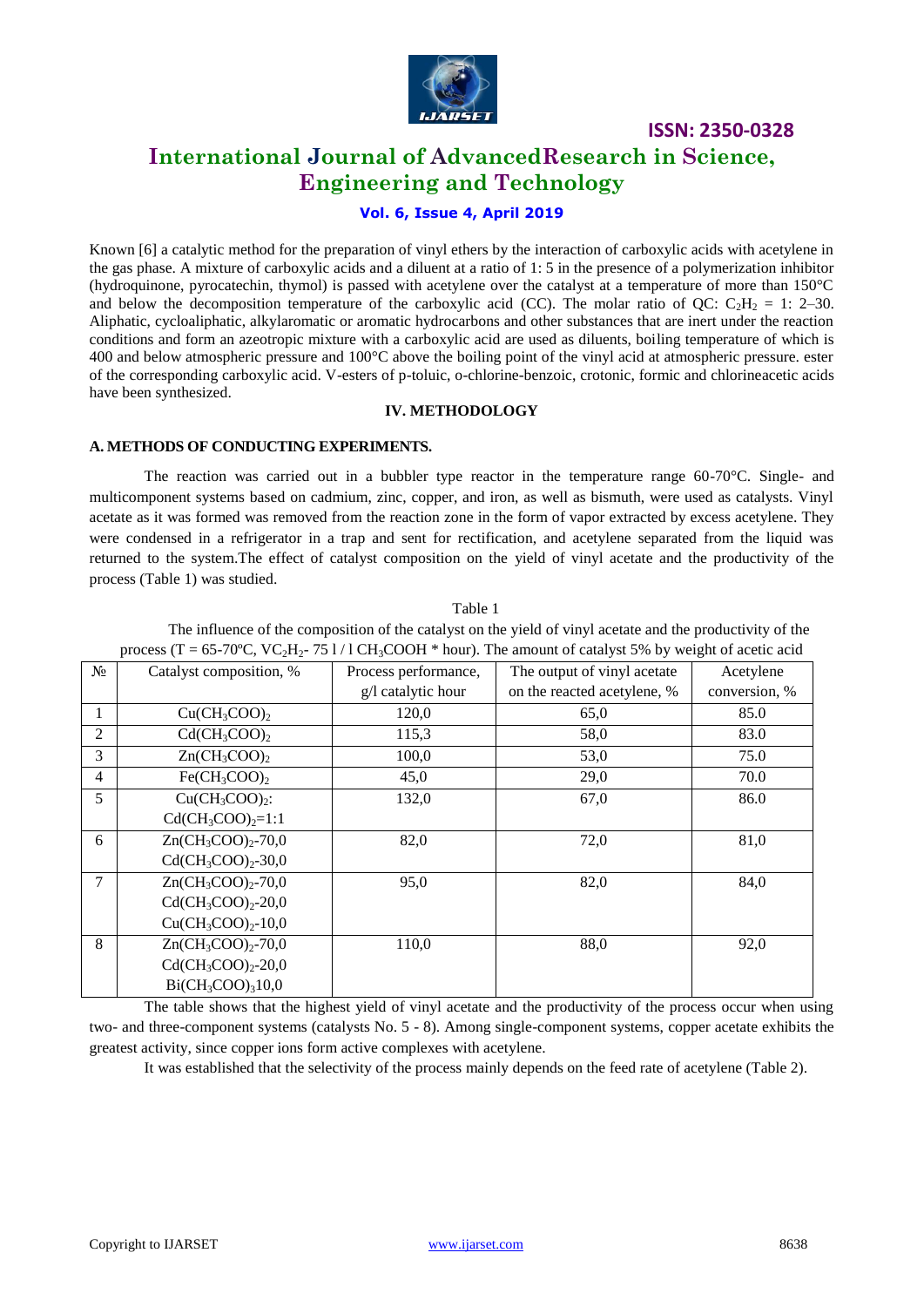

# **International Journal of AdvancedResearch in Science, Engineering and Technology**

# **Vol. 6, Issue 4, April 2019**

Table 2

The dependence of the selectivity of the process on the feed rate of acetylene. The catalyst Cu (CH<sub>3</sub>COO) 2−5% by weight of acetic acid. T=70 $\mathrm{^0C}$ , VCH<sub>3</sub>COOH-500cm<sup>3</sup>

|                | Acetylene feed rate, | The composition of catalyzate, % weight |                      |                      |  |  |
|----------------|----------------------|-----------------------------------------|----------------------|----------------------|--|--|
| N <sub>2</sub> | 1/h                  | Vinyl acetate                           | Ethylidene diacetate | $\Sigma$ by-products |  |  |
| 1.             | 50                   | 15,0                                    | 82,0                 | 3,0                  |  |  |
| 2              | 75                   | 65,0                                    | 32,0                 | 3.0                  |  |  |
| 2.             | 100                  | 70,0                                    | 26,0                 | 4,0                  |  |  |
| 3.             | 150                  | 75,0                                    | 21,0                 | 4,0                  |  |  |
| 4.             | 200                  | 84,0                                    | 15,0                 | 1,0                  |  |  |
| 5.             | 250                  | 95,0                                    | 3,0                  | 2,0                  |  |  |
| 6.             | 300,0                | 96,0                                    | 3,5                  | 0,5                  |  |  |

It has been proven that with an increase in the acetylene feed rate, the content of vinyl acetate in the reaction products increases. However, carrying out the process at high feed rates of acetylene is associated with certain difficulties. On this basis, the process was then carried out at an acetylene flow rate of 100-150  $1 / h^{-1}$  (70-75 l/h. CH3COOH hour). As a by-product in the liquid-phase vinylation, ethylidene diacetate and acetone are formed according to the scheme:  $\dot{\mathsf{O}}$ 

$$
CH_{3}COOH + HC=CH \longrightarrow CH_{3} - C \longrightarrow CH_{3} \longrightarrow CH_{3}COOH
$$
\n
$$
CH_{3} - CH \longrightarrow O - CO - CH_{3}
$$
\n
$$
CH_{3} - CH \longrightarrow O - CO - CH_{3}
$$
\n
$$
CH_{3} - CH \longrightarrow CH_{3} - C \longrightarrow CH_{3} - C \longrightarrow CH_{3}COOH
$$
\n
$$
CH_{3} - CH \longrightarrow CH_{3} \longrightarrow CH_{3} - C \longrightarrow CH = CH_{2}
$$
\n
$$
2CH_{3}COOH \rightarrow (CH_{3})_{2}CO + CO_{2} + H_{2}O
$$

The formation of ethylidene diacetate was proven as follows. The catalyst was passed through a bed of Goody's aluminosilicate catalyst at 280-420°C with a bulk velocity of 0.4-0.6 l\*h<sup>-1</sup>. It was established that with increasing temperature, the degree of decomposition of ethylidene diacetate increases (Table 3). To prove this, the counter synthesis was carried out: acetic acid was passed through a catalyst bed at 200–420°C, acetone was obtained with a yield of 85.0–90.0%. The detection of 1-4% water in products confirms this again. Table 3

| $N_2$ | Temperature, | The composition of catalyzate, % weight. |               |             |         |  |
|-------|--------------|------------------------------------------|---------------|-------------|---------|--|
|       | ${}^0C$      | Ethylidene diacetate                     | Vinyl acetate | Acetic acid | Acetone |  |
| 1.    | 280          | 32                                       | 42,0          | 26,0        |         |  |
| 2.    | 300          | 28                                       | 50,0          | 22,0        |         |  |
| 3.    | 320          | 21,0                                     | 59,0          | 18,0        | 2,0     |  |
| 4.    | 330          | 14,0                                     | 72,0          | 8,0         | 6,0     |  |
| 5.    | 360          | 8,0                                      | 80,0          | 2,0         | 10,0    |  |
| 6.    | 380          | 6,0                                      | 80,0          | 2,0         | 12      |  |
| 7.    | 400          | 3,0                                      | 80,0          | 1,0         | 16,0    |  |
| 8.    | 420          | insignificantly                          | 80,0          |             | 20,0    |  |

Dependence of the degree of decomposition of ethylidene diacetate on temperature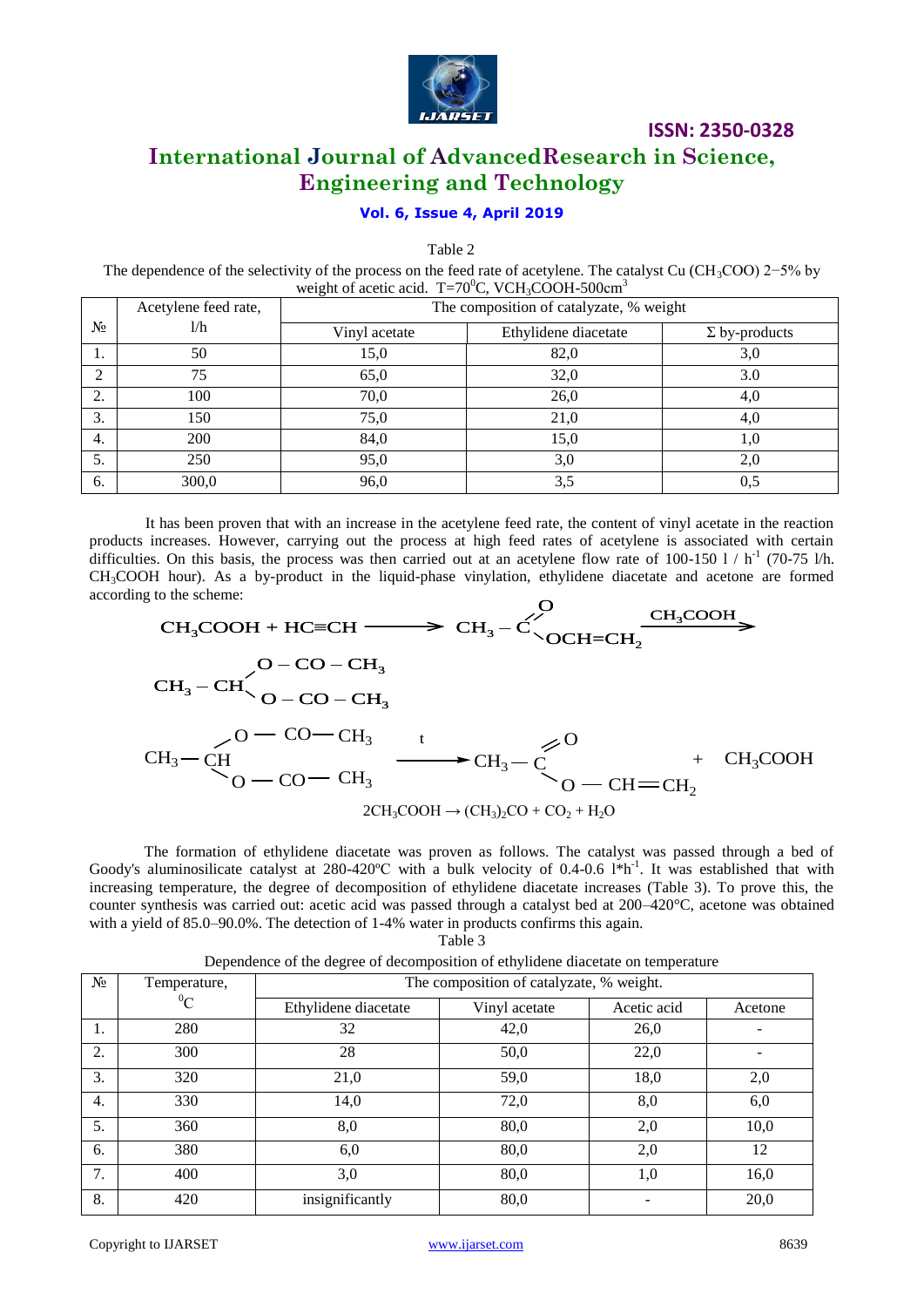

# **International Journal of AdvancedResearch in Science, Engineering and Technology**

# **Vol. 6, Issue 4, April 2019**

It is proved that at 280ºС the yield of ethylidene diacetate in the composition of catalyzate is 32%, and at 420ºС only traces remain, at the same time an increase in the yield of vinyl acetate from 42.0% (at 280ºС) to 80.0% (at 420 °C) and an increase in the formation of acetone from 2.0% (at  $320$  °C) up to 20.0% (at  $420$  °C).

The effect of acetylene space velocity and temperature on the yield of vinyl acetate was studied (Tables 4 and

5).

#### Table 4

The effect of acetylene flow rate on process selectivity,

T = 70 - 80°C. The composition of the catalyst Zn (CH<sub>3</sub>COO) 2 -70%, Cd (CH<sub>3</sub>COO) 2-20%, Cu (CH<sub>3</sub>COO) 2-10%,

| and the amount of its 2.0%            |                                  |               |                      |  |  |  |  |
|---------------------------------------|----------------------------------|---------------|----------------------|--|--|--|--|
| Acetylene flow rate, $l_{\ast}h^{-1}$ | The composition of catalyzate, % |               |                      |  |  |  |  |
|                                       | Acetone                          | Vinyl acetate | Ethylidene diacetate |  |  |  |  |
| 50                                    | 5,0                              | 55,0          | 40,0                 |  |  |  |  |
| 75                                    | 7,0                              | 82,0          | 11,0                 |  |  |  |  |
| 100                                   | 8,0                              | 83,0          | 9,0                  |  |  |  |  |
| 150                                   | 6,0                              | 85,0          | 9,0                  |  |  |  |  |
| <b>200</b>                            | 5,0                              | 88,0          | 7,0                  |  |  |  |  |
| 250                                   | 6,0                              | 79,0          | 8,0                  |  |  |  |  |

The table shows that with an increase in the flow rate of acetylene, the selectivity of the formation of vinyl acetate gradually increases. At low volumetric rates, acetic acid is probably added to the vinyl acetate to form ethylidene diacetate..

### Table 5 The effect of temperature on the selectivity of the formation of vinyl acetate Catalyst:  $Zn(CH_3COO)_2$  -70%,  $Cd(CH_3COO)_2$ -20%, Cu(CH<sub>3</sub>COO)<sub>2</sub>-10%, VC<sub>2</sub>H<sub>2</sub>-75 l\*h<sup>-1</sup>

|                        | $\sum_{i=1}^{n} \sum_{j=1}^{n} \sum_{j=1}^{n} \sum_{j=1}^{n} \sum_{j=1}^{n} \sum_{j=1}^{n} \sum_{j=1}^{n} \sum_{j=1}^{n} \sum_{j=1}^{n} \sum_{j=1}^{n} \sum_{j=1}^{n} \sum_{j=1}^{n} \sum_{j=1}^{n} \sum_{j=1}^{n} \sum_{j=1}^{n} \sum_{j=1}^{n} \sum_{j=1}^{n} \sum_{j=1}^{n} \sum_{j=1}^{n} \sum_{j=1}^{n} \sum_{j=1}^{n} \sum_{j=1}^{n}$<br>The composition of catalyzate, % |               |                      |  |  |
|------------------------|---------------------------------------------------------------------------------------------------------------------------------------------------------------------------------------------------------------------------------------------------------------------------------------------------------------------------------------------------------------------------------|---------------|----------------------|--|--|
| Temperature, ${}^{0}C$ | Acetone                                                                                                                                                                                                                                                                                                                                                                         | Vinyl acetate | Ethylidene diacetate |  |  |
| 70                     | 5,0                                                                                                                                                                                                                                                                                                                                                                             | 82,0          | 6,0                  |  |  |
| 80                     | 7,0                                                                                                                                                                                                                                                                                                                                                                             | 85,0          | 8,0                  |  |  |
| 90                     | 10,0                                                                                                                                                                                                                                                                                                                                                                            | 82,0          | 8,0                  |  |  |
| 100                    | 14,0                                                                                                                                                                                                                                                                                                                                                                            | 75,0          | 11,0                 |  |  |
| 110                    | 17,0                                                                                                                                                                                                                                                                                                                                                                            | 65,0          | 18,0                 |  |  |
| 120                    | 20,0                                                                                                                                                                                                                                                                                                                                                                            | 60,0          | 20,0                 |  |  |

It has been established that with increasing temperature, the content of acetone and ethylidene diacetate in catalyzate gradually increases.

### **V. EXPERIMENTAL RESULTS**

The result of applying the methods of quantum chemistry is information about the density of electronic states, the distribution of electron density, potential reaction surfaces and calculations of various spectroscopic quantities. Currently, quantum chemistry methods are cheaper, affordable, and universal methods for studying the electronic structure of molecules. However, it is necessary to understand that, nevertheless, it is impossible to completely abandon the expensive experimental methods for the study of matter.

The activity of a molecule in any reactions mainly depends on its structure and energy characteristics. Prediction of the reactivity of organic molecules is a very difficult and urgent task. With the development of quantum chemical calculation methods, chemists have acquired the ability to plan experimental studies and conduct directional synthesis of target products.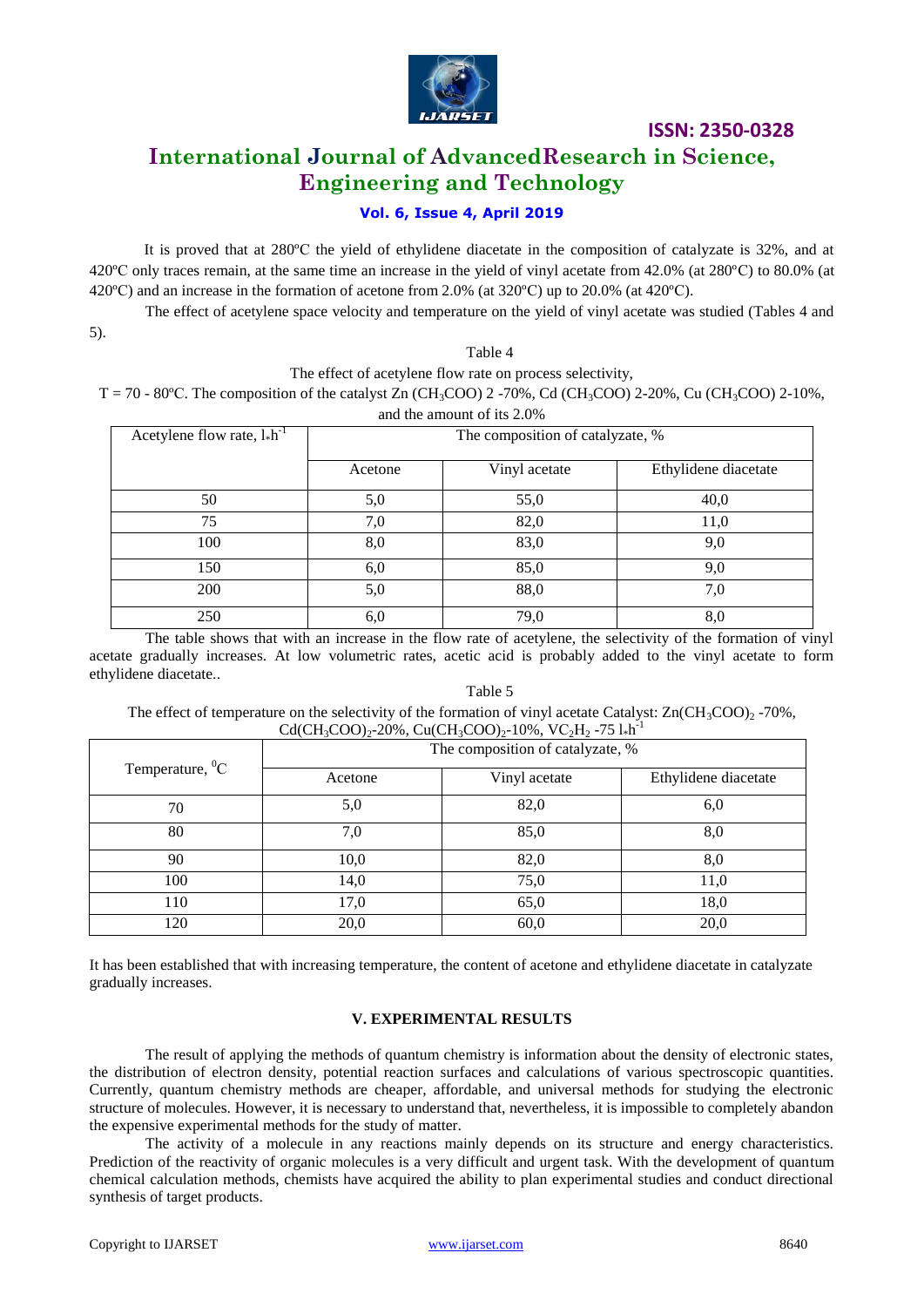

# **International Journal of AdvancedResearch in Science, Engineering and Technology**

### **Vol. 6, Issue 4, April 2019**

In this paper, the 3D structures, charge distribution and electron density of acetylene, acetic acid and vinyl acetate were investigated by the widely used Hyper Chem. program using the semi-empirical quantum-chemical method of RMZ.

As an example, we present the results of studying the geometry and electronic structure of acetylene, acetic acid and vinyl acetate molecules.

Figure 1 shows the 3D structure of vinyl acetate. It was shown that instead of hydrogen, the hydroxyl group replaces the vinyl group, which has carbons in the  $sp<sup>2</sup>$  hybrid state.

Also shown are the charge and electron density distributions over the atoms in the acetylene molecule, acetic acid, and vinyl acetate (Figure 2 and Figure 3). Comparison of the values of electron charges of the selected molecules showed that the greatest amount of negative charge in the vinyl acetate molecule is concentrated on the oxygen atom. Most likely, because of this, the oxygen atom is the reaction center, through which the catalytic vinylination reaction is carried out with acetylene.



Fig.1. 3D structure of vinyl acetate



Fig.2. Charge distribution in vinyl acetate molecule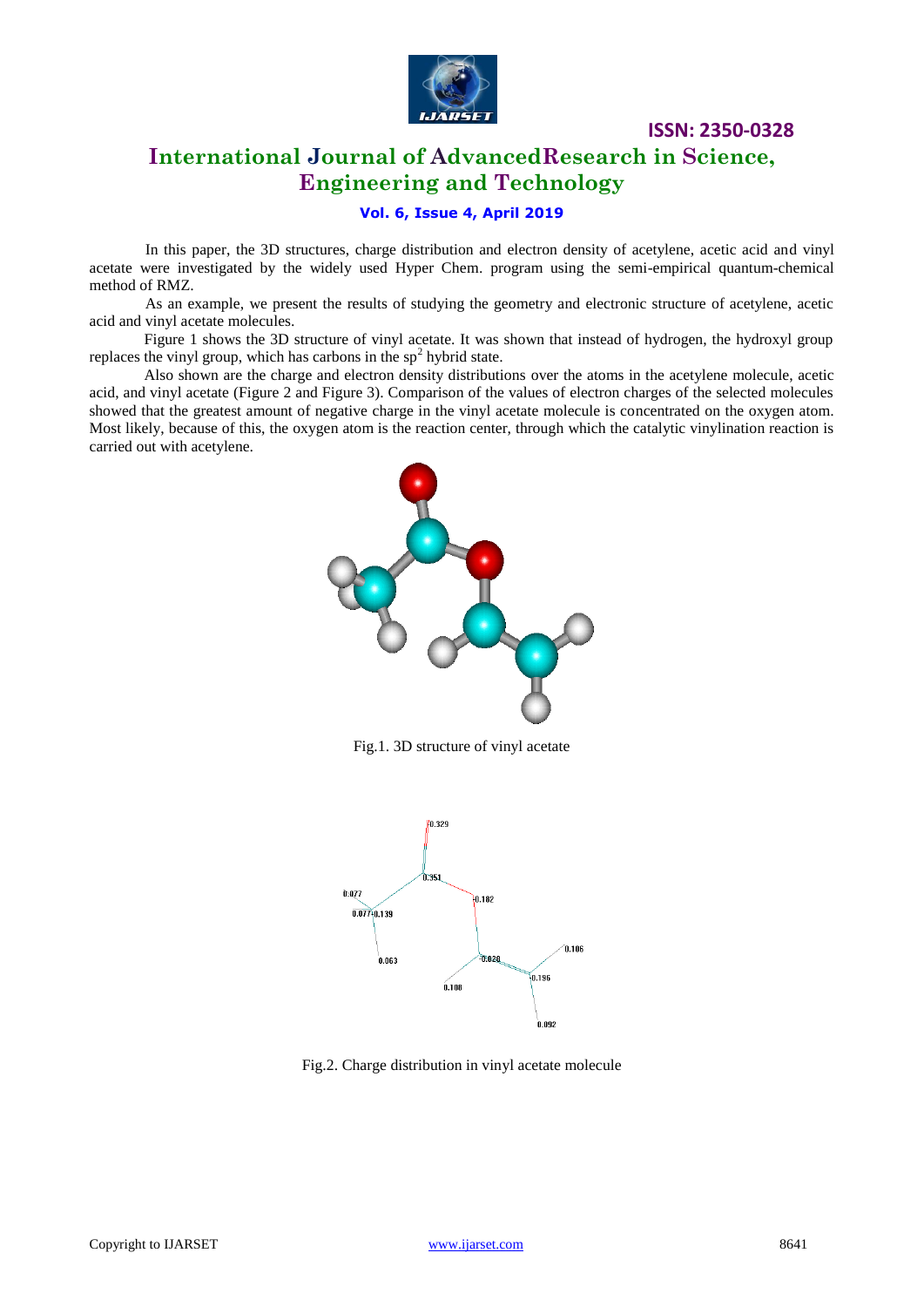

# **International Journal of AdvancedResearch in Science, Engineering and Technology**

# **Vol. 6, Issue 4, April 2019**



Fig.3. The distribution of electron density by atoms in the molecule of vinyl acetate

We also carried out quantum chemical calculations (total energy, formation energy, heat of formation, electron energy, nuclear energy, dipole moment, oxygen atom charge), the results of which are shown in Table 6.

Table 6

| Nature of<br>the<br>compound | <b>Total</b><br>energy, kcal<br>/ mol | <b>Energy of</b><br>education,<br>kcal / mol | <b>Heat of</b><br>formation,<br>kcal / mol | <b>Electron</b><br>energy, eV | <b>Nuclear</b><br>energy,<br>kcal / mol | <b>Dipole</b><br>momen<br>t(D) | Oxygen<br>charge |  |  |
|------------------------------|---------------------------------------|----------------------------------------------|--------------------------------------------|-------------------------------|-----------------------------------------|--------------------------------|------------------|--|--|
|                              | Raw materials                         |                                              |                                            |                               |                                         |                                |                  |  |  |
| Acetylene                    | $-6489, 10351$                        | $-391,2214355$                               | 54,76256943                                | $-12975.6523$                 | 6486,5493                               | 0,0172                         |                  |  |  |
|                              |                                       |                                              |                                            |                               | 16                                      | 8                              |                  |  |  |
| Acetic acid                  |                                       | -768,5530396                                 |                                            |                               | 36292,992                               | 4,234                          | $-0,271$         |  |  |
|                              | 20449,64063                           |                                              | 99,24705505                                | 56742,63281                   | 19                                      |                                |                  |  |  |
| <b>Synthesized compounds</b> |                                       |                                              |                                            |                               |                                         |                                |                  |  |  |
| Synthesized                  |                                       | $-1183,608521$                               |                                            |                               | 66771,398                               | 4.004                          | $-0,182$         |  |  |
| compounds                    | 26579,79883                           |                                              | 68,31852722                                | 93369.19531                   | 84                                      |                                |                  |  |  |

Quantum-chemical calculations of the studied compounds

## **VI.CONCLUSION AND FUTURE WORK**

Thus, the influence of the acetylene space velocity and temperature on the selectivity of the formation of vinyl acetate in the presence of a catalyst of composition Zn  $(CH_3COO)$ , -70%, Cd(CH<sub>3</sub>COO)<sub>2</sub>-20%, Cu(CH<sub>3</sub>COO)<sub>2</sub>-10% and  $Cu(CH_3COO)_{2}$ -100%. Some regularities of the process are defined.

Chemistry has traditionally been and remains an experimental science. In modern computer chemistry, using various programs based on the results of quantum-chemical and molecular-dynamic calculations, one can assume in advance about the properties of a molecule. Nevertheless, quantum-chemical and, especially, molecular-dynamic calculations have not yet received due distribution in our republic.

Compounds of acetylene, acetic acid, and vinyl acetate have been studied. Thus, based on the results of studying the structure, charge distribution, electron density, and energy characteristics of selected molecules by semi-empirical quantum-chemical methods, the reaction centers of the molecules used have been identified, which in turn are used to specifically coordinate the studied reaction components.